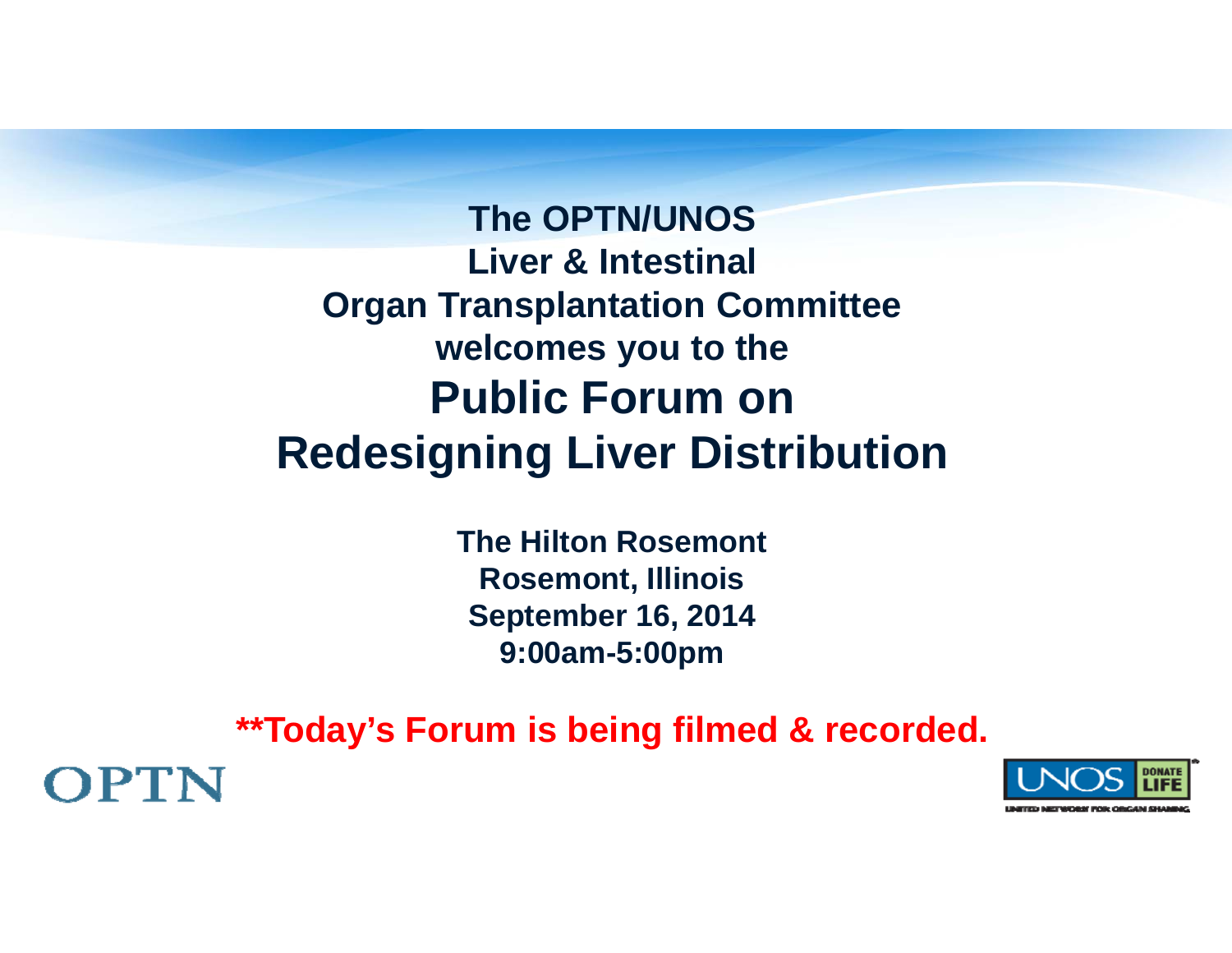#### **Introductions**

#### Carl Berg, M.D. OPTN/UNOS President & Forum Moderator

#### David Klassen, M.D. UNOS Chief Medical Officer & Co-Moderator



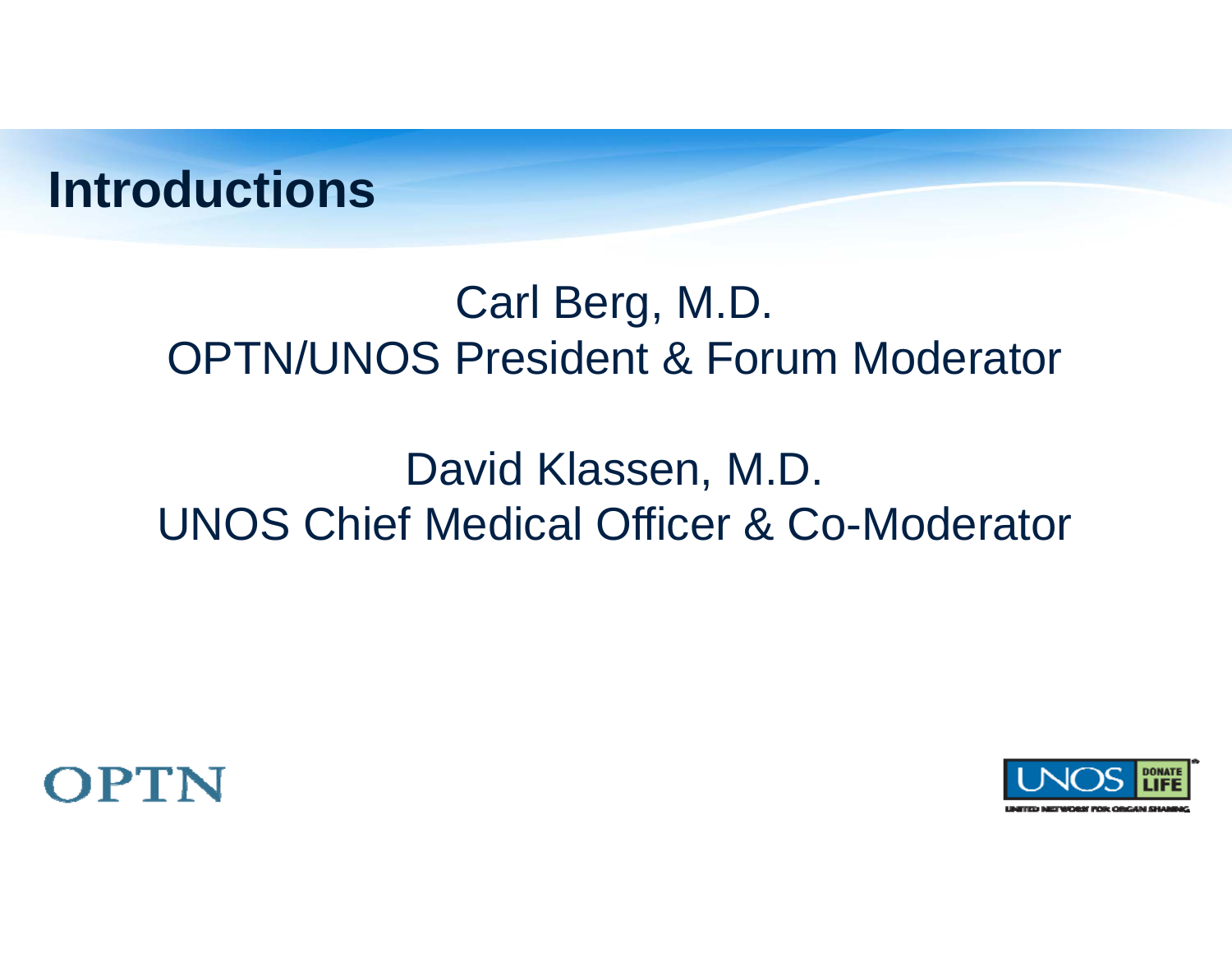#### **OPTN/Liver & Intestinal Organ Transplantation Committee Members**

**David Mulligan, M.D., Chair Ryutaro Hirose, M.D., Vice Chair**

**James Pomposelli, M.D. Benjamin Samstein, M.D.**

**Zakiyah Kadry, M.D. Gregory Tiao, M.D.**

**Christopher Anderson, M.D. Seth Karp, M.D.**

**Luis Fernandez, M.D. Richard Gilroy, M.D.**

**Josh Levitsky, M.D. John Roberts, M.D.**

OPTN



**Juan Arenas, M.D. John Bucuvalas, M.D.**

**Adyr Moss, M.D. James Eason, M.D.**

**Jorge Reyes, M.D. PJ Geraghty M.B.A., CPTC**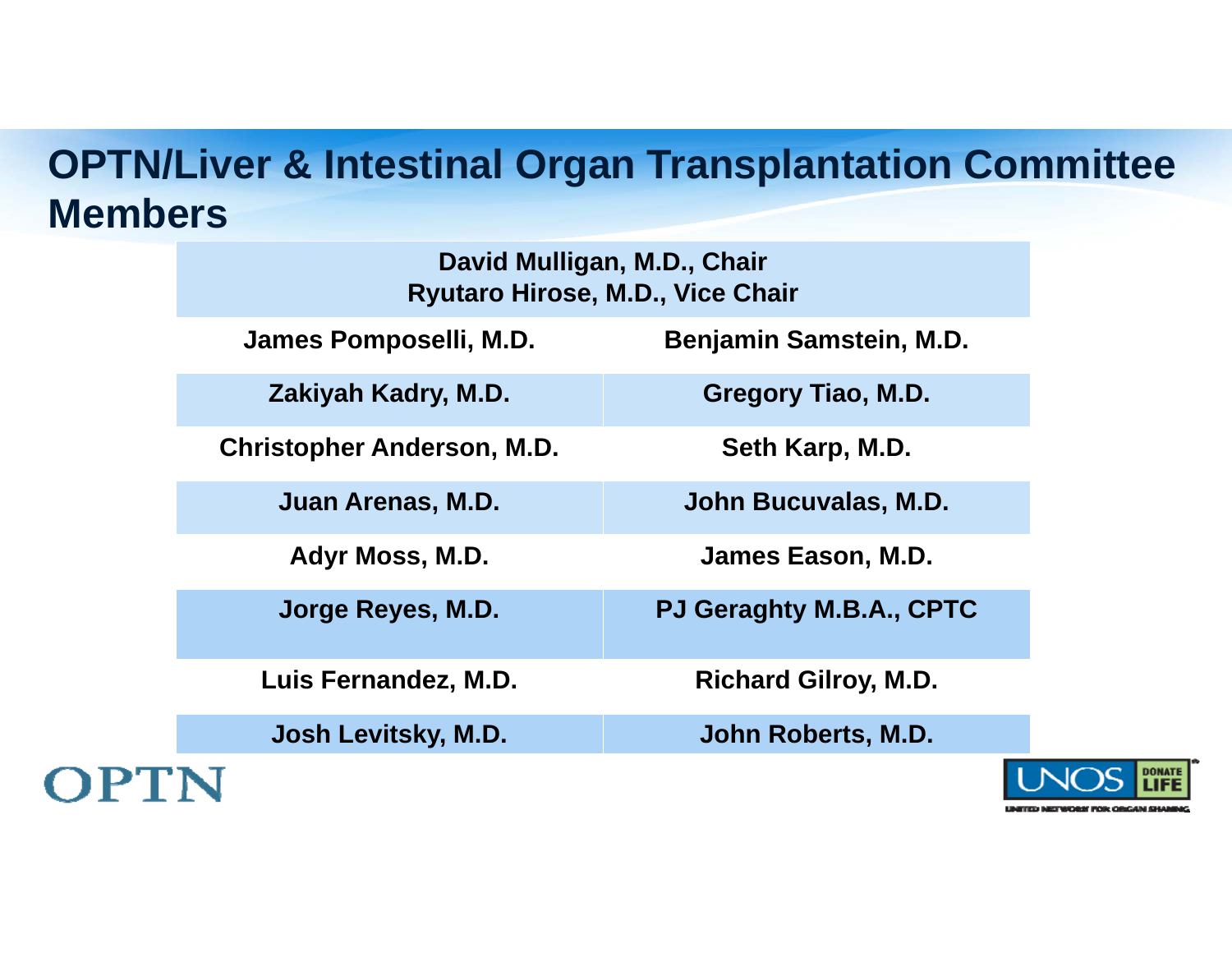#### **Redesigning Liver Distribution Steering Committee Members**

#### **David Mulligan, M.D., Chair Ryutaro Hirose, M.D., Vice Chair**

Kenneth Chavin, M.D., Ph.D. John Roberts, M.D.

Goran Klintmalm, M.D. Rich Pietroski, CFE

Sean Van Slyck, M.P.A., CPTC

Kim Olthoff, M.D. **George Loss, M.D.** 

Darnell Waun, Patient Advocate



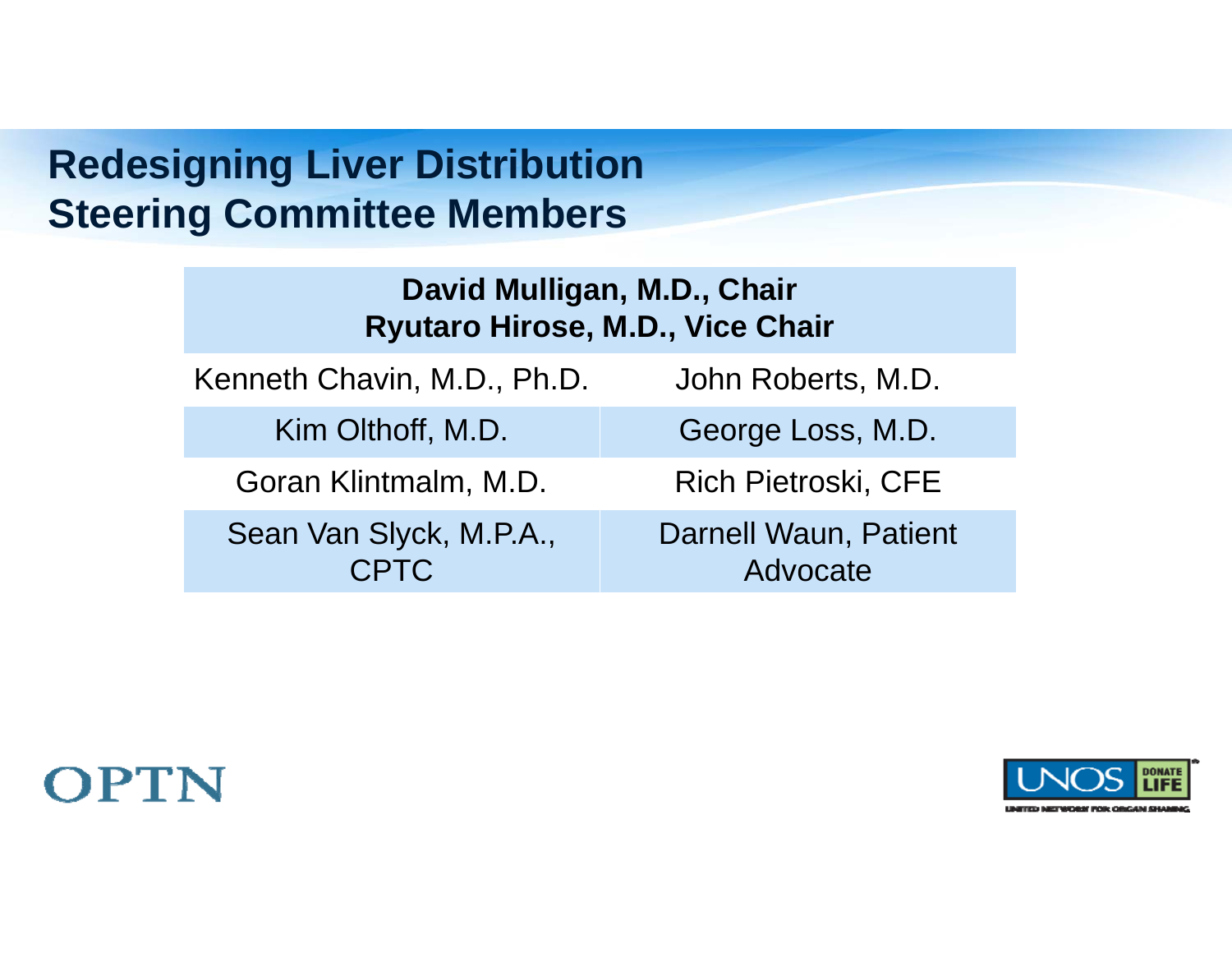#### **General Information**

# **RestroomsWater & Coffee Charging Station**



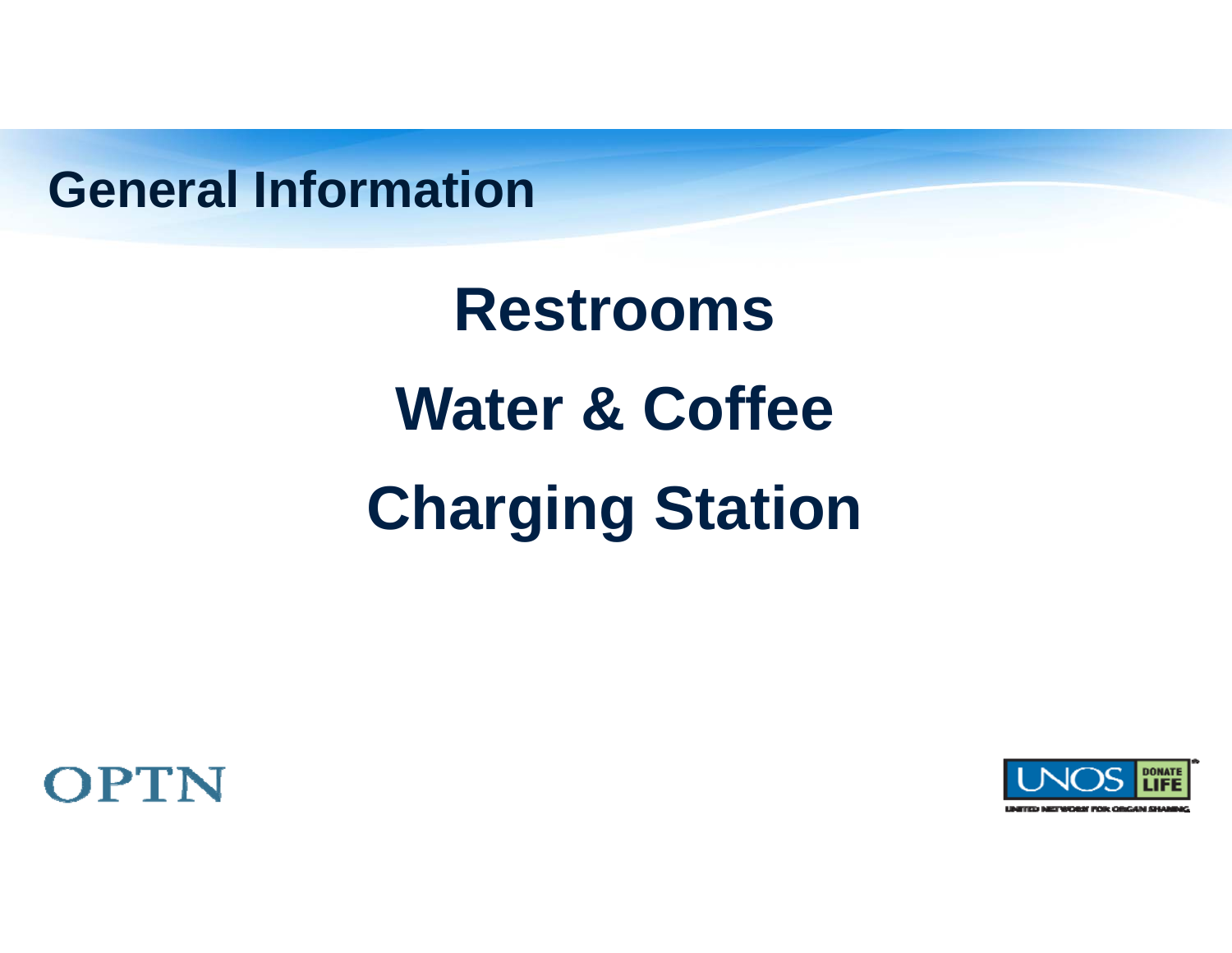# **Today's Goals for the Community**

Continue conversation about possibilities for improving liver distribution to reduce the geographical disparities across the country.

Share information and perspectives on recent changes to distribution policies, the potential opportunities for and challenges associated with improving patient access.

Share input about the possible directions for policy development and what efforts would be important to support any improvements.

#### OPTN

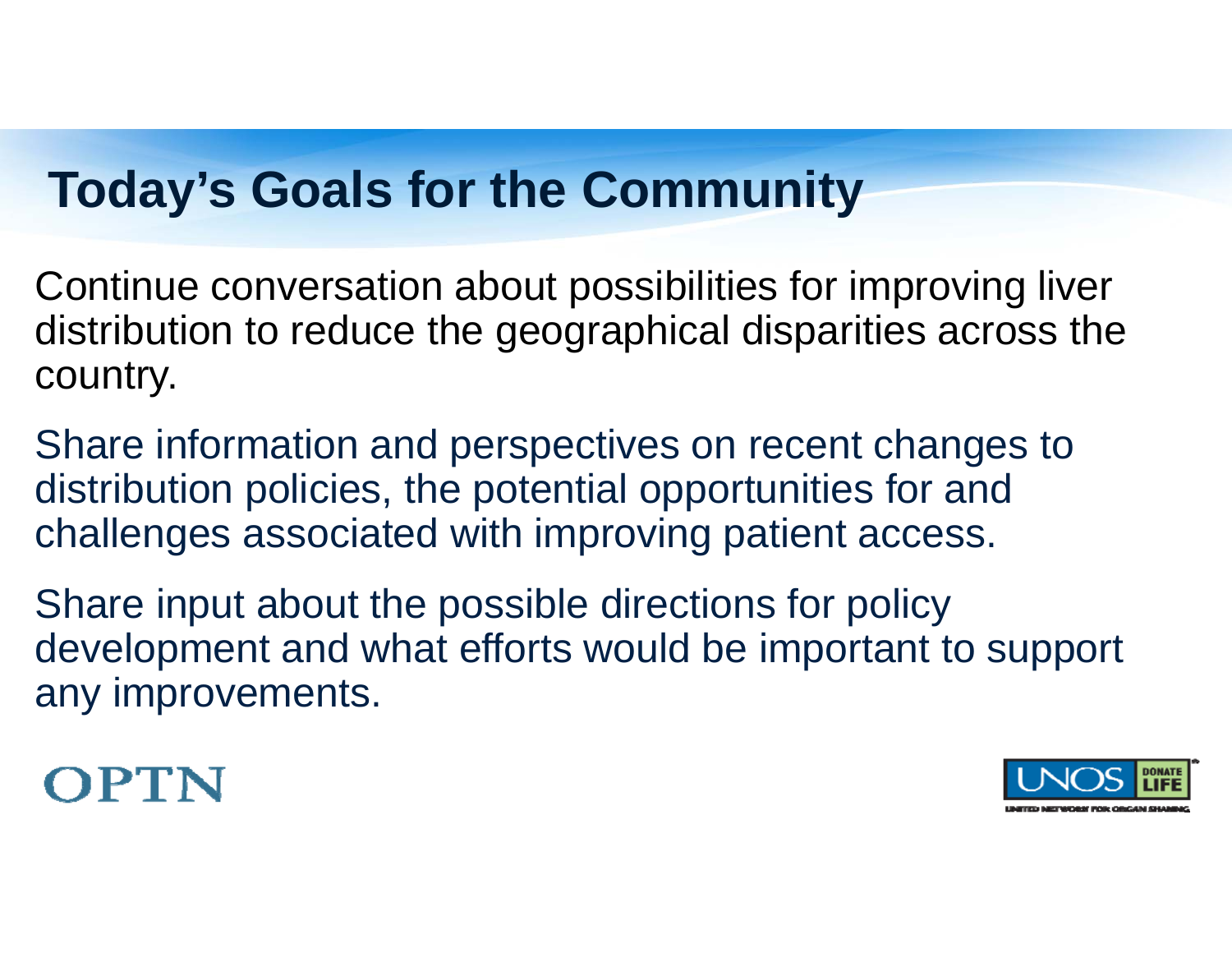## **Today's Goals for the Committee**

Discuss and get further community input on several concepts aimed at improving distribution.

Explore additional research and feedback that will help evaluate any future options.



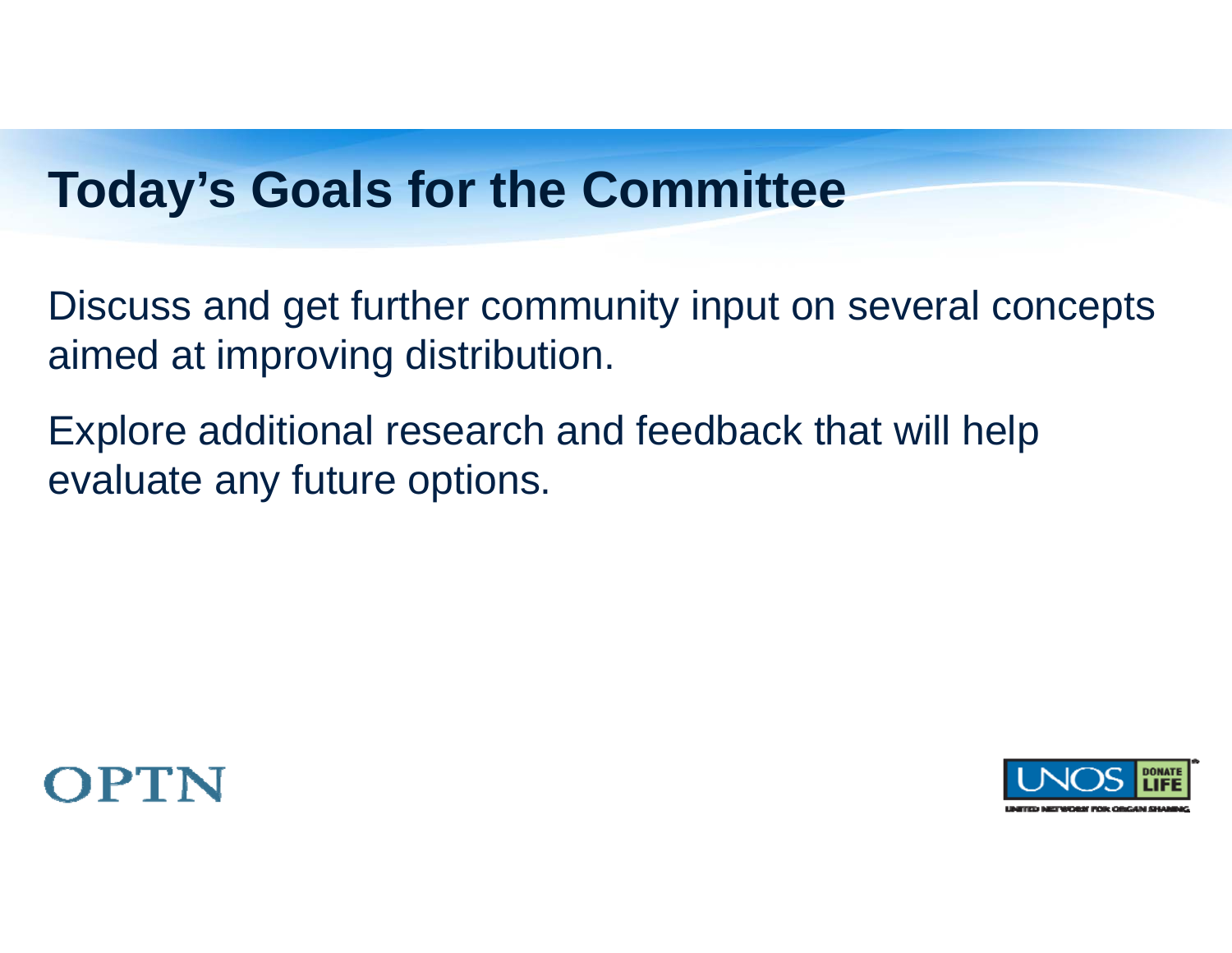#### **Today's Intended Outcomes**

Greater understanding among all stakeholders about the hopes and concerns associated with liver distribution and the existing geographical disparities.

Greater understanding of distribution concepts that do and do not resonate with the community at the current time.

Greater understanding of desired directions for further work.



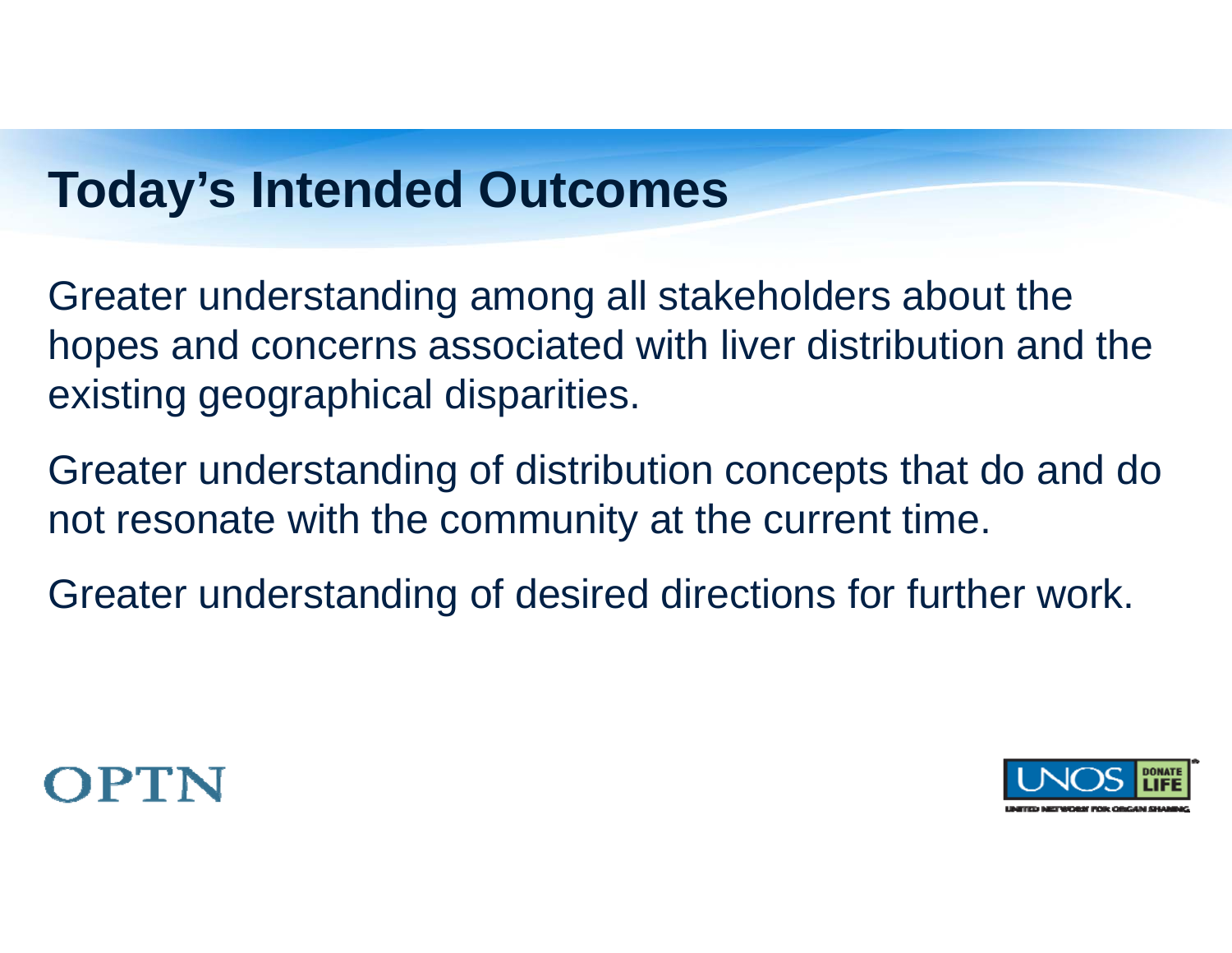





Today is not intended to promote any specific policy proposal.



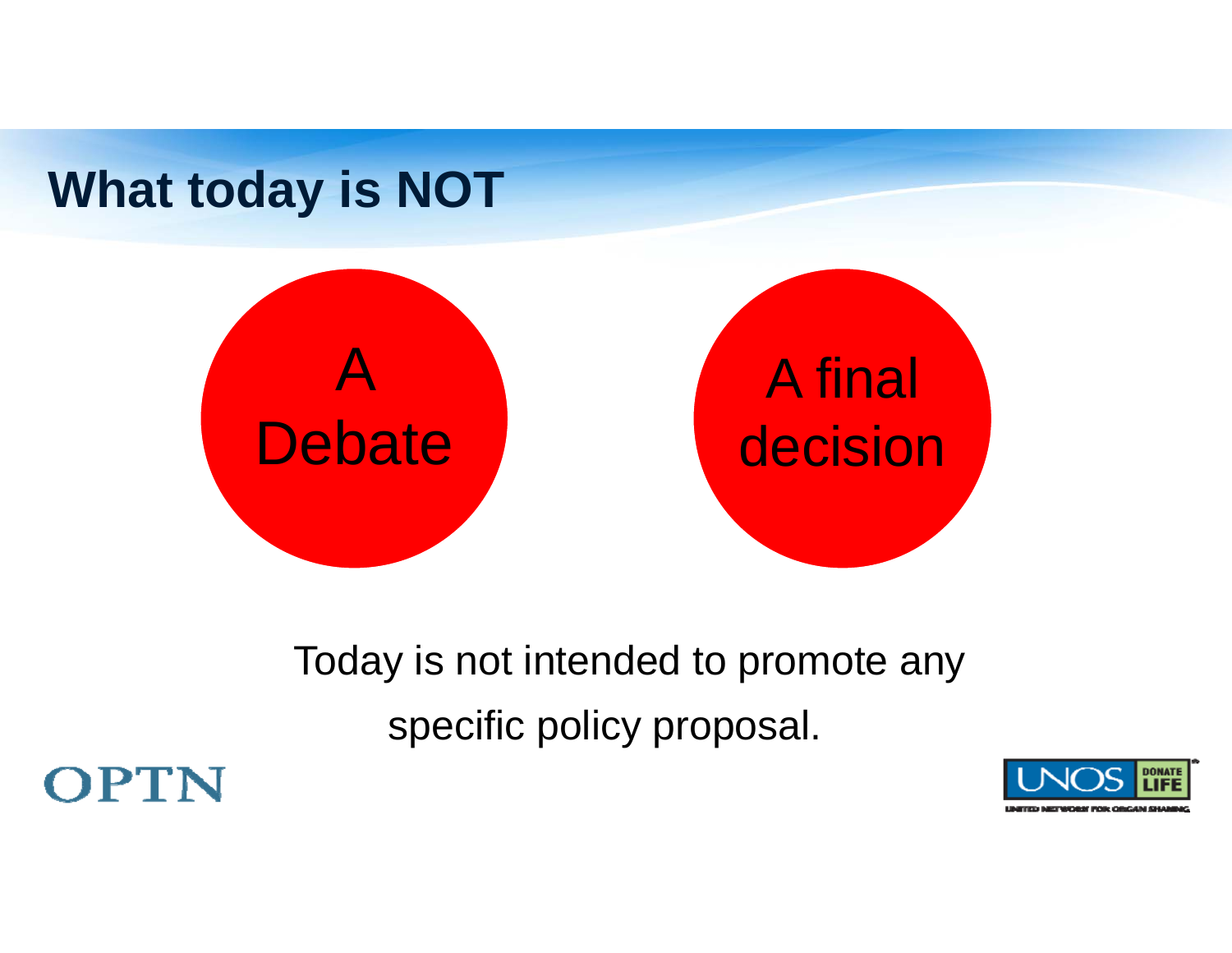#### **Rules of Engagement**

Cell phones & pagers on **SILENT.** Move side conversations outside the meeting room. Disagree without being disagreeable. Speakers will be held accountable for their allotted time.



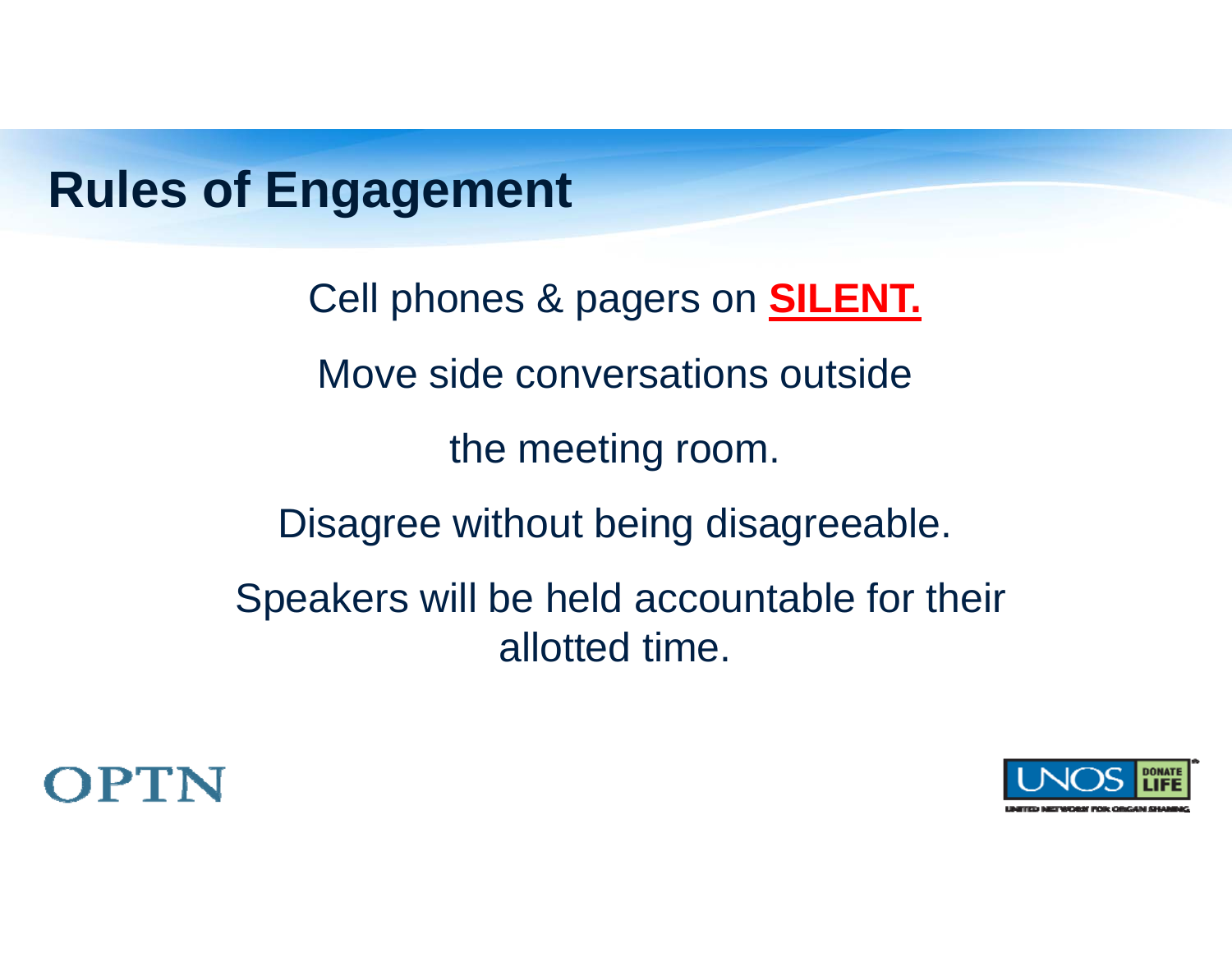## **Rules of Engagement Continued**

Questions can be posed in the following manners:

- Г By participants via the microphones in the aisle
- П **Emailed to Liver@UNOS.org**
- Submitted on 3x5 cards to UNOS Staff

*Please keep questions brief, concise, constructive and related to the topic at hand (no more than 1 minute).*



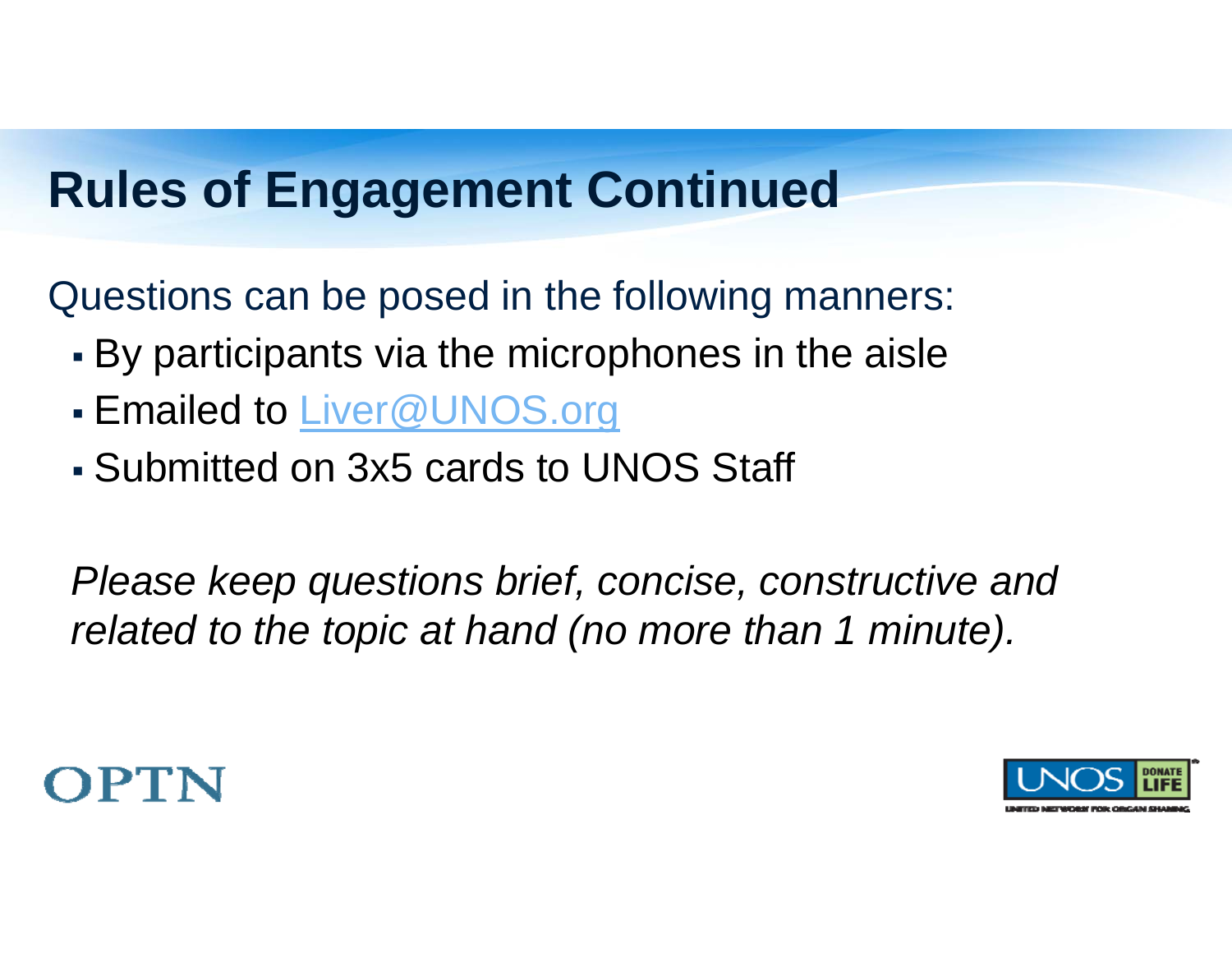#### **Polling, Audience Response**

Polling questions based on the Concept Document Questionnaire and information provided today will be asked throughout the day

LiveMeeting participants will be using the polling feature.

TEST your device NOW!



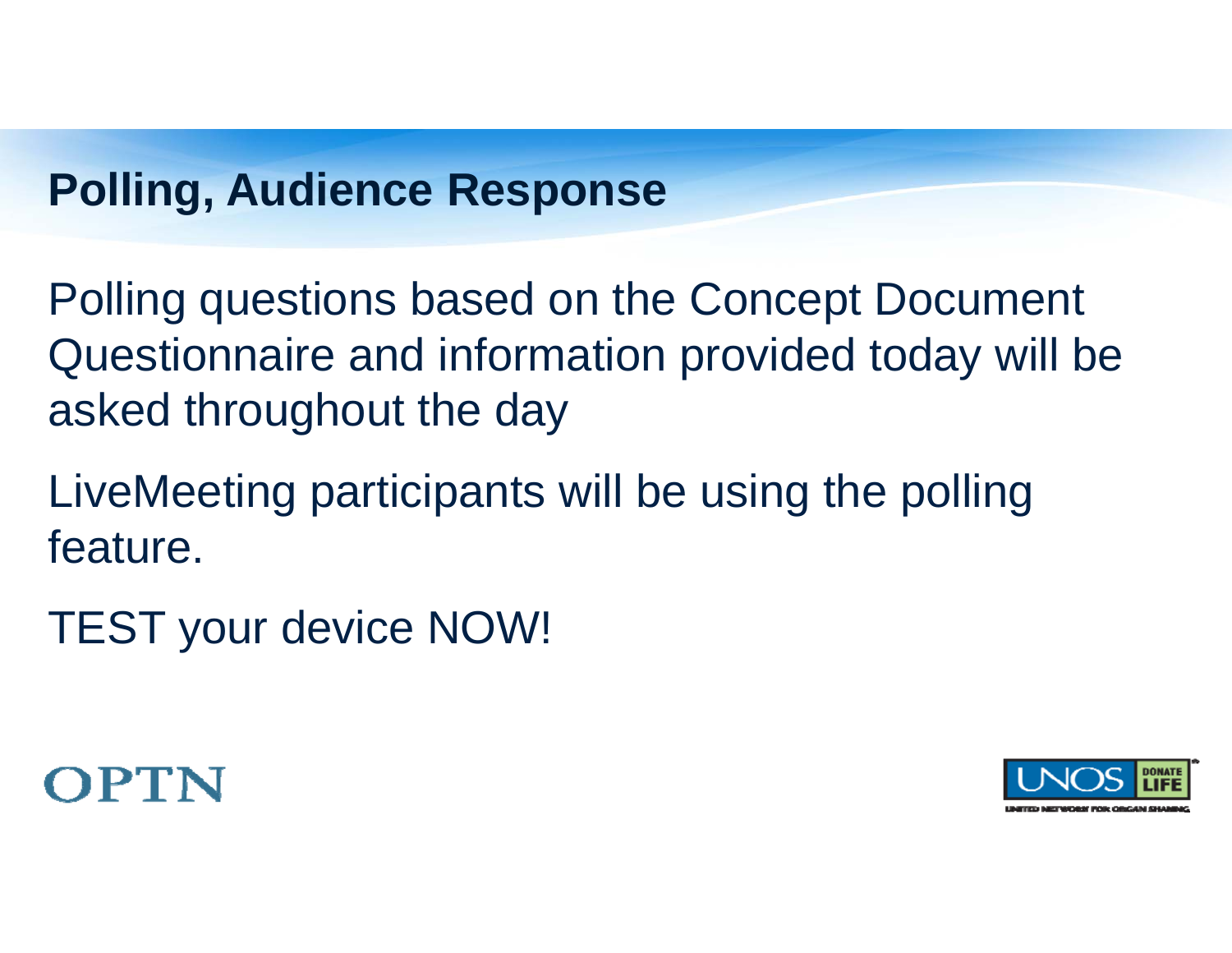# **This Morning's Agenda**

- $\mathcal{L}(\mathcal{L})$ Background
- $\mathcal{L}(\mathcal{L})$ Methodology
- $\mathcal{L}(\mathcal{L})$ Alternative Concepts Previously Considered
- Panel Discussion
- $\mathcal{L}(\mathcal{L})$  Lessons Learned from Recent Change, An update on Share 35



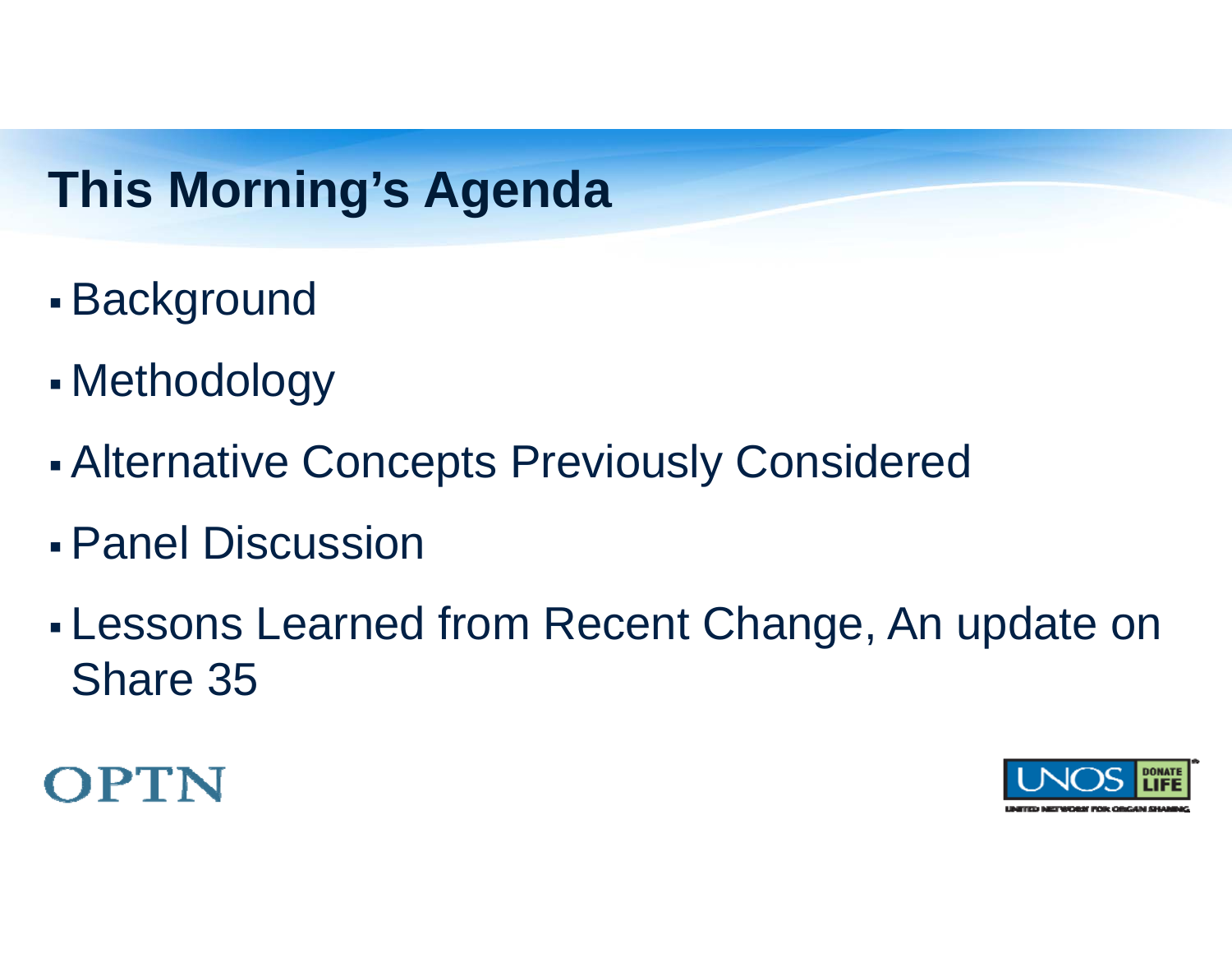# **Lunch (11:30-12:00)**

"Attendees with Lunch" will be instructed to follow UNOS Staff to receive your boxed lunch.

The Hilton Rosemont has three dining options including the Liberty Tavern, Liberty Lounge & The Lobby Café.

Whatever your dining preference, please hurry back! We will start the afternoon session promptly at NOON.



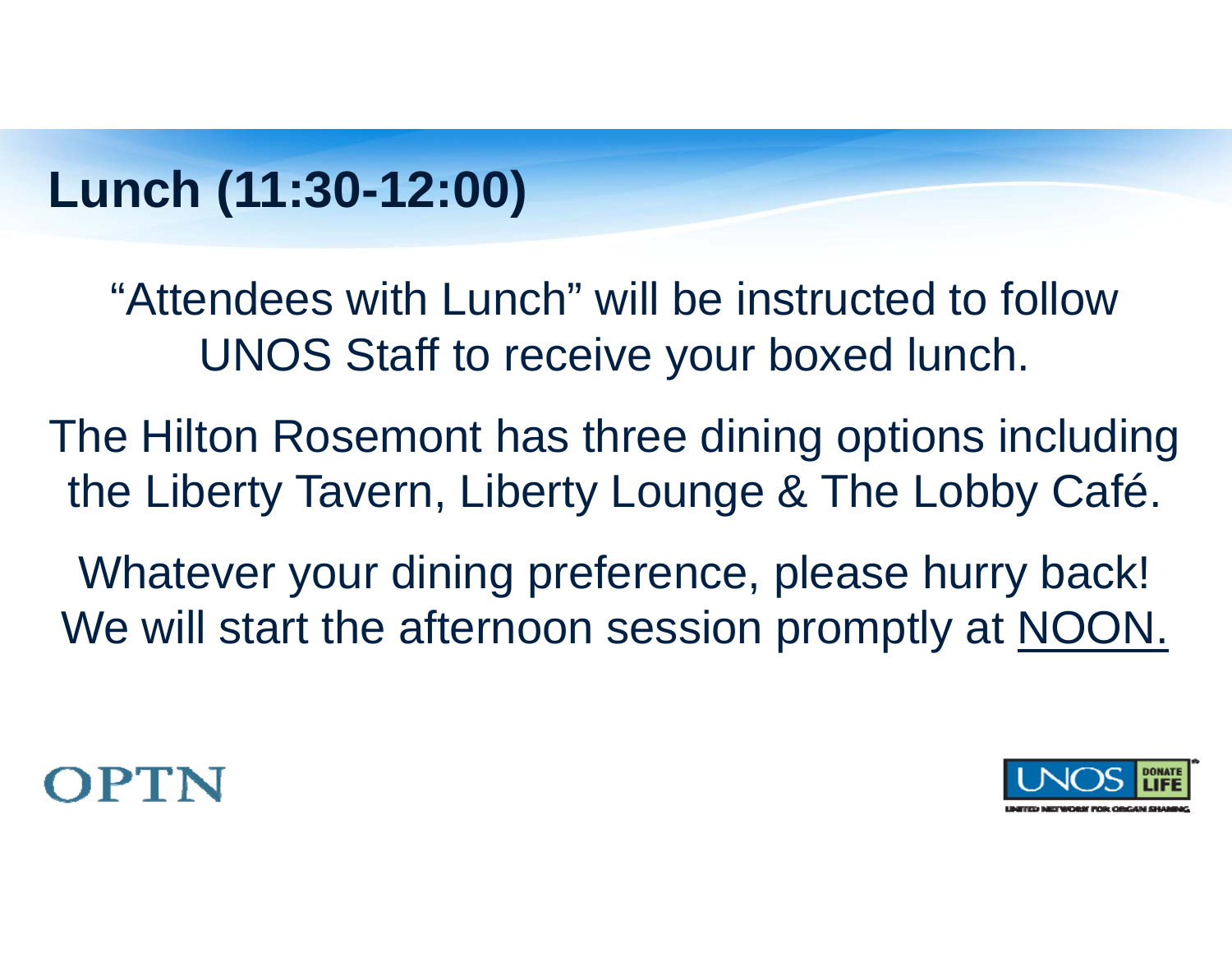# **This Afternoon's Agenda**

- $\mathcal{L}(\mathcal{L})$ Financial & Logistical Considerations
- Panel Discussion
- Clinical & Collaborative Considerations
- Panel Discussion
- $\mathcal{L}(\mathcal{L})$ Open Forum
- Action Plan